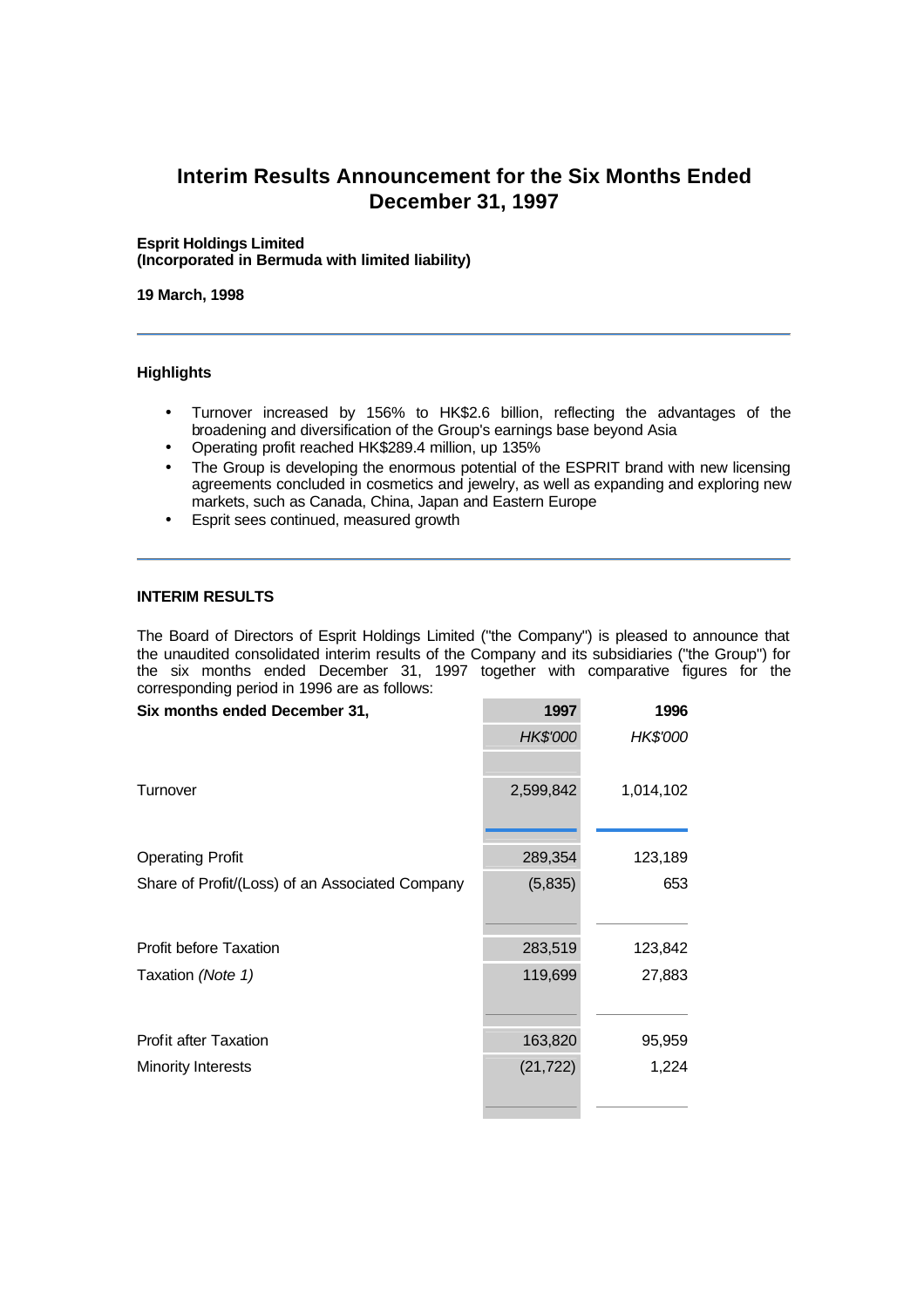| Profit Attributable to Shareholders     | 142,098   | 97,183    |
|-----------------------------------------|-----------|-----------|
| Less: Interim Dividend                  | 41,517    | 32,953    |
| <b>Retained Profits Carried Forward</b> | 100,581   | 64,230    |
| Earnings per Share (Note 2)             | 13.0&162; | 12.0&162; |

*Notes:*

#### **Taxation 1.**

Hong Kong profits tax has been provided at the rate of 16.5% (1996/97: 16.5%) on the estimated assessable profits arising in Hong Kong for the period. Taxes on profits assessable elsewhere have been calculated at the rates of taxation prevailing in the countries in which the Group operates. The taxation is made up as follows:

| Six months ended December 31,                                       | 1997<br>HK\$'000  | 1996<br><b>HK\$'000</b> |
|---------------------------------------------------------------------|-------------------|-------------------------|
| The Group:<br>Hong Kong Profits Tax<br><b>Overseas Taxation</b>     | 14,446<br>105,341 | 16,951<br>10,736        |
| Share of Taxation<br>of an Associated Company:<br>Overseas Taxation | 119,787           | 27,687                  |
|                                                                     | (88)              | 196                     |
|                                                                     |                   |                         |
|                                                                     | 119,699           | 27,883                  |

# **2. Earnings per Share**

The calculation of the basic earnings per share is based on the unaudited profit attributable to shareholders of HK\$142,098,000 (1996/97: HK\$97,183,000) and the weighted average of ordinary shares in issue 1,092,241,246 (1996/97: 809,970,000 ordinary shares) during the period.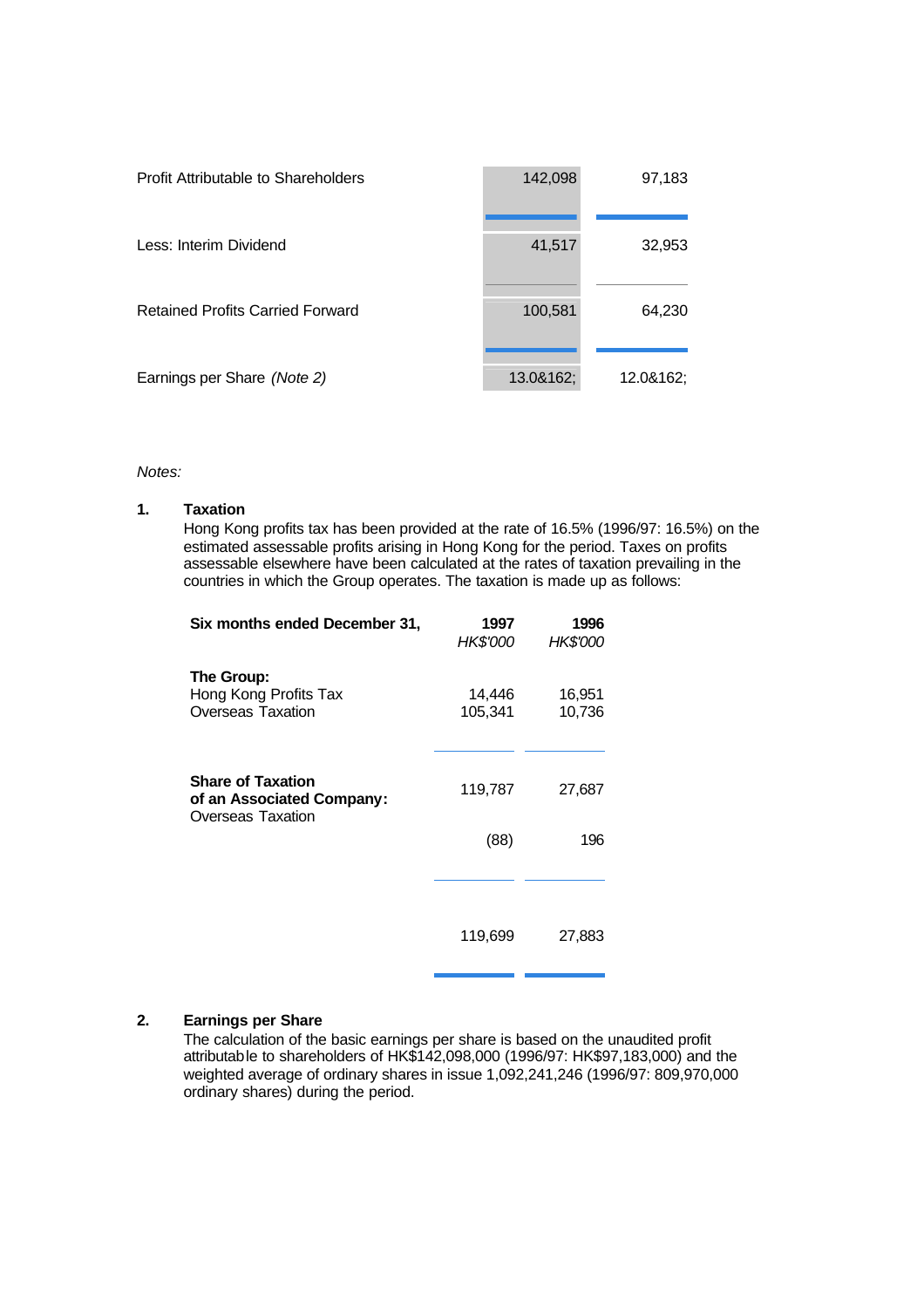#### **INTERIM DIVIDEND**

The directors have declared an interim dividend of 3.80 cents per share in respect of the six months ended December 31, 1997 to be paid to those shareholders whose names appear on the Register of Members of the Company at close of business on April 24, 1998. The relevant dividend warrants will be dispatched to the shareholders on May 4, 1998.

# **CLOSURE OF REGISTER OF MEMBERS**

The Register of Members of the Company will be closed from April 20, 1998 to April 24, 1998, both days inclusive, during which period no transfer of shares will be registered.

In order to qualify for the interim dividend, all transfer documents accompanied by the relevant share certificates must be lodged with the Company's Share Registrars, Secretaries Limited, at 5th Floor, Wing On Centre, 111 Connaught Road Central, Hong Kong no later than 4:00 p.m. on April 17, 1998.

### **BUSINESS REVIEW AND OUTLOOK**

#### **review of operations**

Net sales for the Group rose by 156% to HK\$2.6 billion for the six months ended December 31, 1997. Profit attributable to shareholders increased by 46% to HK\$142.1 million. Operating profit rose by 135% to HK\$289.4 million while earnings per share grew 8% to 13.0 cents.

What we had in mind turned into reality: the strategic acquisition of Esprit's European, sourcing and licensing businesses in January 1997 transformed Esprit effectively into a global, vastly enlarged and vertically integrated company which controls one unified brand, except for the U.S. We have been on course to achieve multiple benefits: cost savings across the board, new efficiency and, importantly, a broadening and diversification of the Group's revenue base beyond Asia.

Our European operations and earnings cushioned us, to some extent, from the declining Asian economies in the first half of FY1997/98. With two thirds of our turnover currently accounted for by European markets, compared with 40% in FY1996/97, Esprit has managed to avoid being overly impacted by the economic downturn in Asia.

Our European operations, in line with our expectation, recorded a 12% growth over the same period last year. We gained strong momentum from a series of quick initiatives, from go-forgrowth marketing activities to store expansions and exploring new markets and sourcing bases in Eastern Europe. Three country franchisee agreements were concluded in Ireland, Hungary and Slovenia. The Esprit brand also grew in strength. An independent market survey in January 1998 showed that consumer brand awareness of Esprit among women's wear brand names, was the second highest in the German market.

However, currency movements were of concern and the depreciation of the Deutsche Mark during the period under review affected our European earnings.

Asia, currently contributing to one-third of Group's turnover, faced currency turmoil and economic woes during the period under review. Sentiment was generally very negative and we were in constant review of our operations, especially in South Korea and South-East Asia where sales were affected. We also dealt with labour issues in South Korea, which accounted for 2% of Group's sales.

In the larger markets of Hong Kong, Taiwan and Australia, we managed to maintain our sales and secure additional market share. Our strategy in these markets is to minimize inventory level by promoting sales vigorously. In turn, this could mean increasing market share for us.

We have also sought to turn the Asian challenges into opportunities. One example is the identification and occupation of prime retail locations on favorable terms. Throughout Asia, our emphasis has been one of cost management and prudence coupled with spirited initiatives to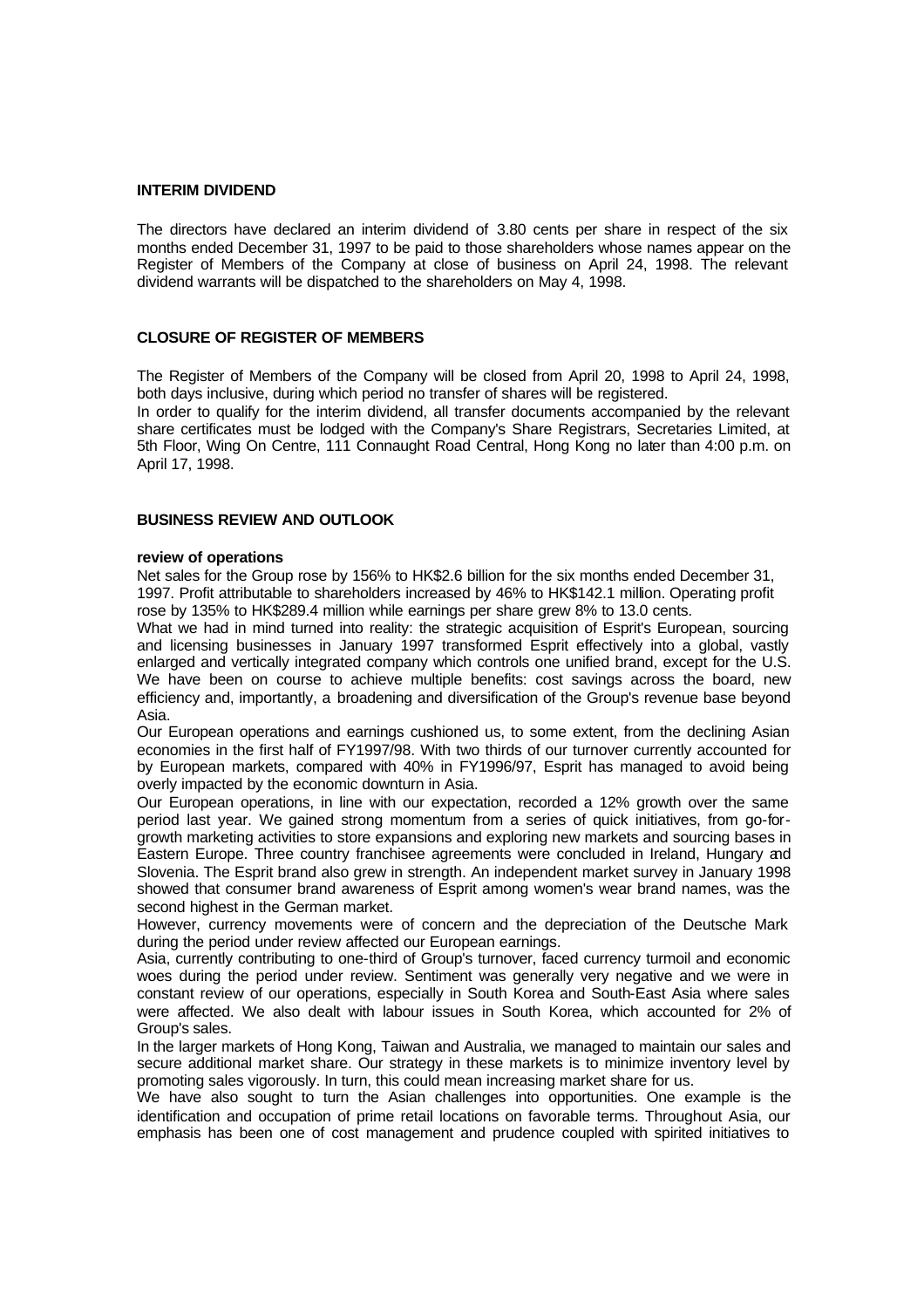capture opportunities. We have also been promoting new products aggressively. Our balance sheet remains very healthy. Cash flow from our European operations was strong and the Group's debt-to-equity ratio was reduced to 57% from 70% in April 1997.

We undertook an extensive study of the information technology situation at Esprit in view of the computer-related Year 2000 problem and we are pleased to report that appropriate equipment and software have been installed where necessary.

#### **riding with, and reinforcing, our global strategy**

For Esprit, being global has meant more than just having geographic reach and spread. Our strategy of centralizing several operations, such as sourcing, warehousing and having a single, central image team based in London, has brought about a raft of benefits beyond just cost savings and further profitability. Some efficiency gains have morale-boosting value too, while brand control and brand design have been managed more effectively.

We have rationalized various back-office functions such as buying, sourcing, design and styling, and our central warehouse located in Germany is expected to work well internally as well as for our customers. Our single design team operating out of Europe has continued to provide the Esprit brand with fresh thinking, creative flair and consumer appeal. Our functional approach to Europe, as opposed to multiple country-by-country perspectives, has led to simplification and consolidation. Our business development strategy has similarly become more opportunityfocused rather than geography-driven - it is not whether management focus and investment should be directed at Asia or Europe but, rather, where the best opportunities may be. Global strength has its advantages.

#### **prospects**

Looking ahead, the bright spots outnumber the grey areas but we will move forward cautiously.

From a global perspective, we are on track to develop the full international potential of the Esprit brand and we have a number of new business-building initiatives.

In expanding and maximizing the value of the ESPRIT trademark, Esprit and Egana International (Holdings) Limited entered into another exclusive licensing agreement in August 1997. The agreement enables Egana to use the ESPRIT trademark in the design, manufacture, distribution and promotion of precious, semi-precious fashion and costume jewelry worldwide.

A global joint licensing agreement has been signed with Coty Inc. for the latter to develop and market ESPRIT fragrances and cosmetics throughout the world. This is in line with our intention to explore the enormous potential of the ESPRIT brand by extending our licensing opportunities to products such as fragrances, cosmetics, athletic wear and tableware. The first fragrance is scheduled for launch in the year 2000 in the United States, followed by Europe and Asia.

In terms of new markets, we believe Canada offers much potential and the newly-acquired Esprit Canada, in which Esprit has a 75% stake, should place us in a good position for growth in North America.

Seeing further potential in Red Earth, Esprit has expressed its intention to acquire 60.78% of the business. An Australian line of natural beauty care and cosmetic products distributed by Esprit since 1992, Red Earth has been very well received by the younger generation. The brand's latest medium-priced strategy has created a niche. New markets that have been targeted for expansion include China, Taiwan, Japan, Singapore and Europe.

Our new joint venture with China Resources Enterprise, Limited bodes well for our expansion plans for China. We intend to build an effective nationwide distribution network primarily in key cities such as Beijing, Shanghai, Tianjin, Dalian and Wuhan.

The rest of Asia, however, is not expected to be easy. Various factors have impacted negatively on several countries and overall economic recovery is likely to take some time. Some uncertainty continues to surround Hong Kong while our South Korean operation will require time and additional action before it recovers from its loss position. Other markets, such as Taiwan, China and Australia, could offer steady growth.

Despite the economic difficulties and uncertainties of Asia, we remain positive because Esprit's boundaries stretch beyond just one geographic region. We are also mindful that management attention and investment resources should be directed at the best opportunities that emerge, from whichever part of the world.